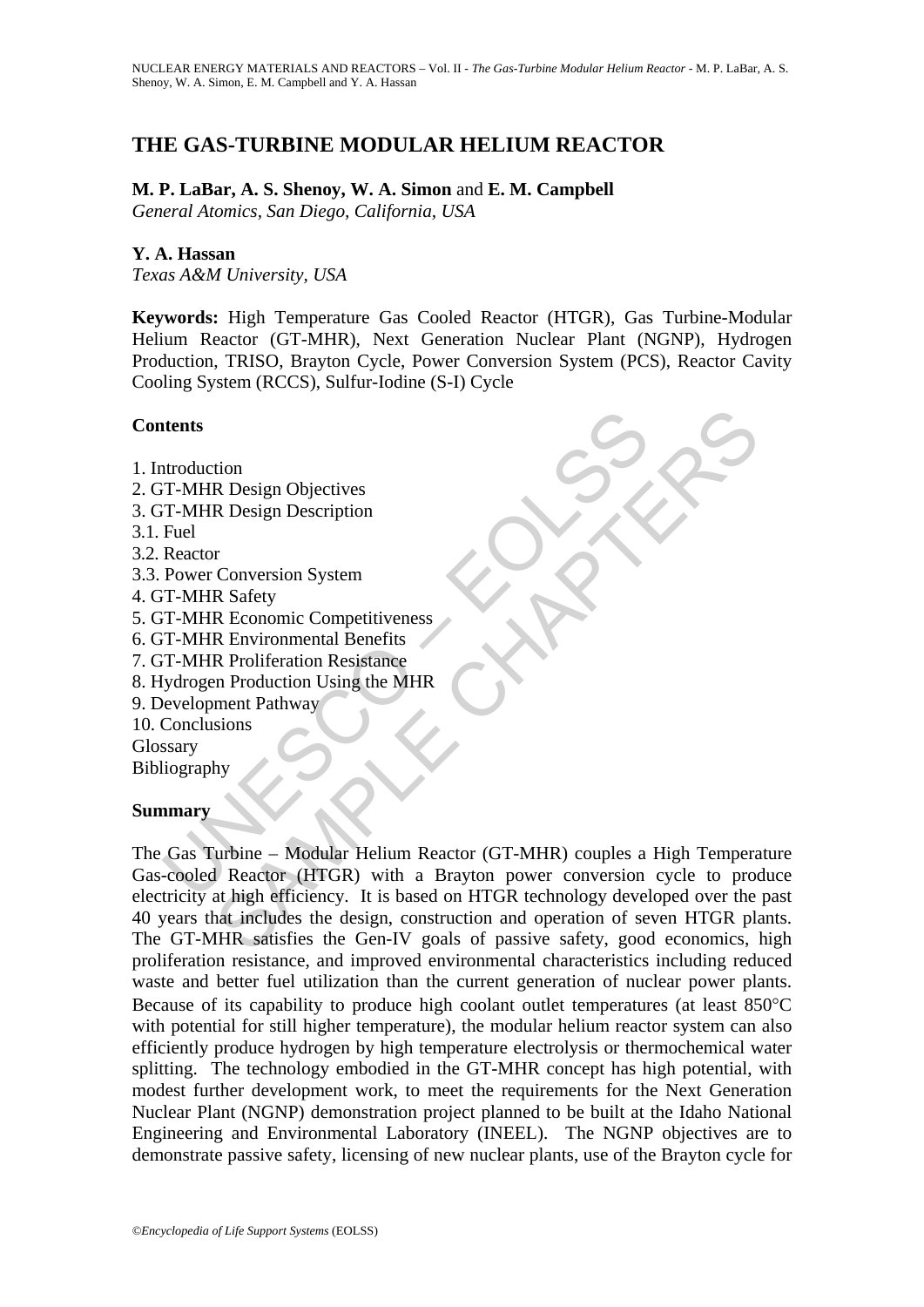high efficiency electricity generation and use of high temperature nuclear heat for production of hydrogen.

### **1. Introduction**

The HTGR concept evolved from early air-cooled and  $CO<sub>2</sub>$ -cooled reactors. The use of helium in lieu of air or  $CO<sub>2</sub>$  as the coolant in combination with a graphite moderator offered enhanced neutronic and thermal efficiencies. The combination helium cooling and graphite moderator makes possible production of high temperature nuclear heat, and hence the name, High Temperature Gas-cooled Reactor (HTGR).

| Feature                                                                                                                                                                                                                                                                                                                                                                                                                                                                               | <b>Dragon</b>                            | Peach<br><b>Bottom</b> | <b>AVR</b>         | Fort<br>St. Vrain    | <b>THTR</b>         | <b>HTTR</b>          | <b>HTR-10</b>        |
|---------------------------------------------------------------------------------------------------------------------------------------------------------------------------------------------------------------------------------------------------------------------------------------------------------------------------------------------------------------------------------------------------------------------------------------------------------------------------------------|------------------------------------------|------------------------|--------------------|----------------------|---------------------|----------------------|----------------------|
| Location                                                                                                                                                                                                                                                                                                                                                                                                                                                                              | UK                                       | <b>USA</b>             | Germany            | <b>USA</b>           | Germany             | Japan                | China                |
| Power<br>(MWt/MWe)                                                                                                                                                                                                                                                                                                                                                                                                                                                                    | $20/ -$                                  | 115/40                 | 46/15              | 842/330              | 750/300             | $30/ -$              | $10/-$               |
| Fuel<br>Elements                                                                                                                                                                                                                                                                                                                                                                                                                                                                      | Cylindrical                              | Cylindrical            | Spherical          | Hexagonal            | Spherical           | Hexagonal            | Spherical            |
| He Temp<br>$(In/Out^{\circ}C)$                                                                                                                                                                                                                                                                                                                                                                                                                                                        | 350/750                                  | 377/750                | 270/950            | 400/775              | 270/750             | 395/950              | 300/900              |
| He Press<br>(Bar)                                                                                                                                                                                                                                                                                                                                                                                                                                                                     | 20                                       | 22.5                   | 11                 | 48                   | 40                  | 40                   | 20                   |
| Pwr Density<br>(MW/m <sup>3</sup> )                                                                                                                                                                                                                                                                                                                                                                                                                                                   | 14                                       | 8.3                    | $2.3^{\circ}$      | 6.3                  | $\overline{6}$      | 2.5                  | $\mathbf{2}$         |
| Fuel<br>Coating                                                                                                                                                                                                                                                                                                                                                                                                                                                                       | TRISO <sup>(a)</sup>                     | $BISO^{(b)}$           | $BISO^{(b)}$       | TRISO <sup>(a)</sup> | BISO <sup>(b)</sup> | TRISO <sup>(a)</sup> | TRISO <sup>(a)</sup> |
| Fuel<br>Kernel                                                                                                                                                                                                                                                                                                                                                                                                                                                                        | Carbide                                  | Carbide                | Oxide              | Carbide              | Oxide               | Oxide                | Oxide                |
| Fuel<br>Enrichment                                                                                                                                                                                                                                                                                                                                                                                                                                                                    | LEU <sup>(c)</sup><br>HEU <sup>(d)</sup> | $HEU^{(d)}$            | HEU <sup>(d)</sup> | HEU <sup>(d)</sup>   | HEU <sup>(d)</sup>  | LEU <sup>(c)</sup>   | LEU <sup>(c)</sup>   |
| Reactor<br>Vessel                                                                                                                                                                                                                                                                                                                                                                                                                                                                     | Steel                                    | Steel                  | Steel              | PCRV <sup>(e)</sup>  | PCRV <sup>(e)</sup> | Steel                | Steel                |
| Operation<br>Years                                                                                                                                                                                                                                                                                                                                                                                                                                                                    | 1965-1975                                | 1967-1974              | 1968-<br>1988      | 1979-1989            | 1985-<br>1989       | 1998 -               | 1998 -               |
| (a) TRISO refers to a fuel coating system that uses three types of coatings, low density pyrolytic carbon,<br>high density pyrolytic carbon and silicon carbide<br>(b) BISO refers to a fuel coating system that uses two types of coatings, low density pyrolytic carbon and<br>high density pyrolytic carbon<br>(c) LEU means low enriched uranium (<20% $U^{235}$ )<br>(d) HEU means high enriched uranium (>20% $U^{235}$ )<br>(e) PCRV means Prestressed Concrete Reactor Vessel |                                          |                        |                    |                      |                     |                      |                      |

#### Table 1: HTGR plants constructed and operated

To-date, seven HTGR plants have been built and operated (Table 1). The first was the 20 MWt Dragon test reactor in the UK. Dragon was followed by construction of two relatively low power plants, the 115 MWt Peach Bottom I (PB-1) in the USA and the 49 MWt AVR in Germany. PB-1 and AVR demonstrated electricity generation from HTGR nuclear heat using the Rankine (steam) cycle. These two plants were followed by the construction of two mid-size steam cycle plants, the 842 MWt Fort St. Vrain (FSV) plant in the USA and the 750 MWt THTR plant in Germany. In addition to demonstrating the use of helium coolant (with outlet temperatures as high as 950°C) and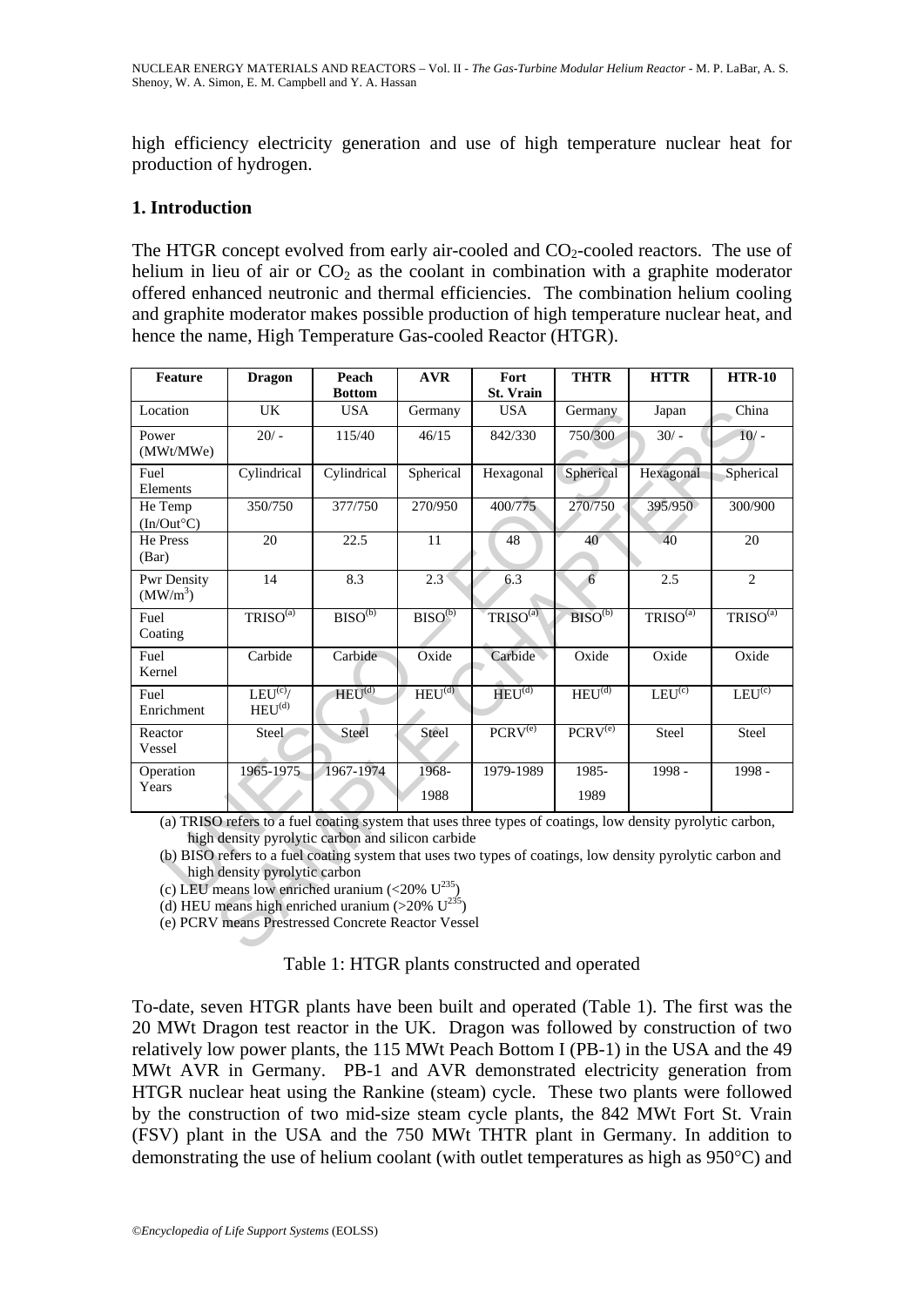graphite moderator, these early plants also demonstrated coated particle fuel, a fuel form that employs ceramic coatings for containment of fission products at high temperature which is a key feature of HTGRs.

In the USA, General Atomics used the HTGR technology from these early plants to design several large, 2000 – 3000 MWt, HTGR plants and orders were received for 10 of these large HTGR plants. The large HTGR plant orders were canceled, along with the cancellation of orders for a large number of other nuclear power plants, following the oil embargo in the early 1970s and the ensuing energy conservative measures that dramatically reduced energy demand and the need for new electricity generation capacity.

Most recently, two additional HTGR test reactors have been constructed and are successfully operating, the 30 MWt High Temperature Test Reactor (HTTR) in Japan and the 10 MWt High Temperature Reactor (HTR-10) in China (Table 1), with design outlet temperatures of 950ºC and 900ºC respectively.

essfully operating, the 30 MWt High Temperature Test Reactor<br>the 10 MWt High Temperature Reactor (HTR-10) in China (Ta<br>et temperatures of 950°C and 900°C respectively.<br>US modular HTGR concept began in 1984 when the US Cong y operating, the 30 MWt High Temperature Test Reactor (HTTR) in Ja<br>MWt High Temperature Test Reactor (HTTR) in Ja<br>MWt High Temperature Reactor (HTR-10) in China (Table 1), with de<br>peratures of 950°C and 900°C respectively. The US modular HTGR concept began in 1984 when the US Congress challenged the HTGR industry to investigate the potential for using HTGR technology to develop a "simpler, safer" nuclear power plant design. The goal was to develop a passively safe HTGR plant that was also economically competitive. Like most nuclear power plants up to that time, HTGR plants had been designed with reactor core length-to-diameter (L/D) ratios of about 1 for neutron economy. Detailed evaluations showed that low power density HTGR cores with L/Ds of 2 or 3, or more, were effective for rejecting decay heat passively. In the long slender, low power density HTGR cores, it was found that decay heat could be transferred passively by natural means (conduction, convection and thermal radiation) to a steel reactor vessel wall and then thermally radiated (passively) from the vessel wall to surrounding reactor cavity walls for conduction to a naturally circulating cooling system or to ground itself.

To maintain the coated particle fuel temperatures below damage limits during passive decay heat removal, the core physical size had to be limited, and the maximum reactor power capacity was found to be about 200 MWt for solid cylindrical core geometry. However, a 200 MWt power plant was not projected to be economically competitive. This led to the development of an annular core concept to enable larger cores and therefore, higher reactor powers. The first Modular High Temperature Gas-cooled Reactor (MHTGR) designed with an annular core had a power of 350 MWt. When coupled with a steam cycle power conversion system, the plant had a net thermal efficiency of 38% and was economically competitive (marginally) at that time (late '80s). To improve economics while maintaining passive safety, the core power was subsequently raised to 450 MWt and then to the current reference core power of 600 MWt. The resultant modular HTGR design, now known as the Modular Helium Reactor (MHR), represents a fundamental change in reactor design and safety philosophy (Figure 1).

The latest evolution made for the purpose of economics has been replacement of the Rankine steam cycle power conversion system with a high efficiency Brayton (gas turbine) cycle power conversion system to boost the thermal conversion efficiency to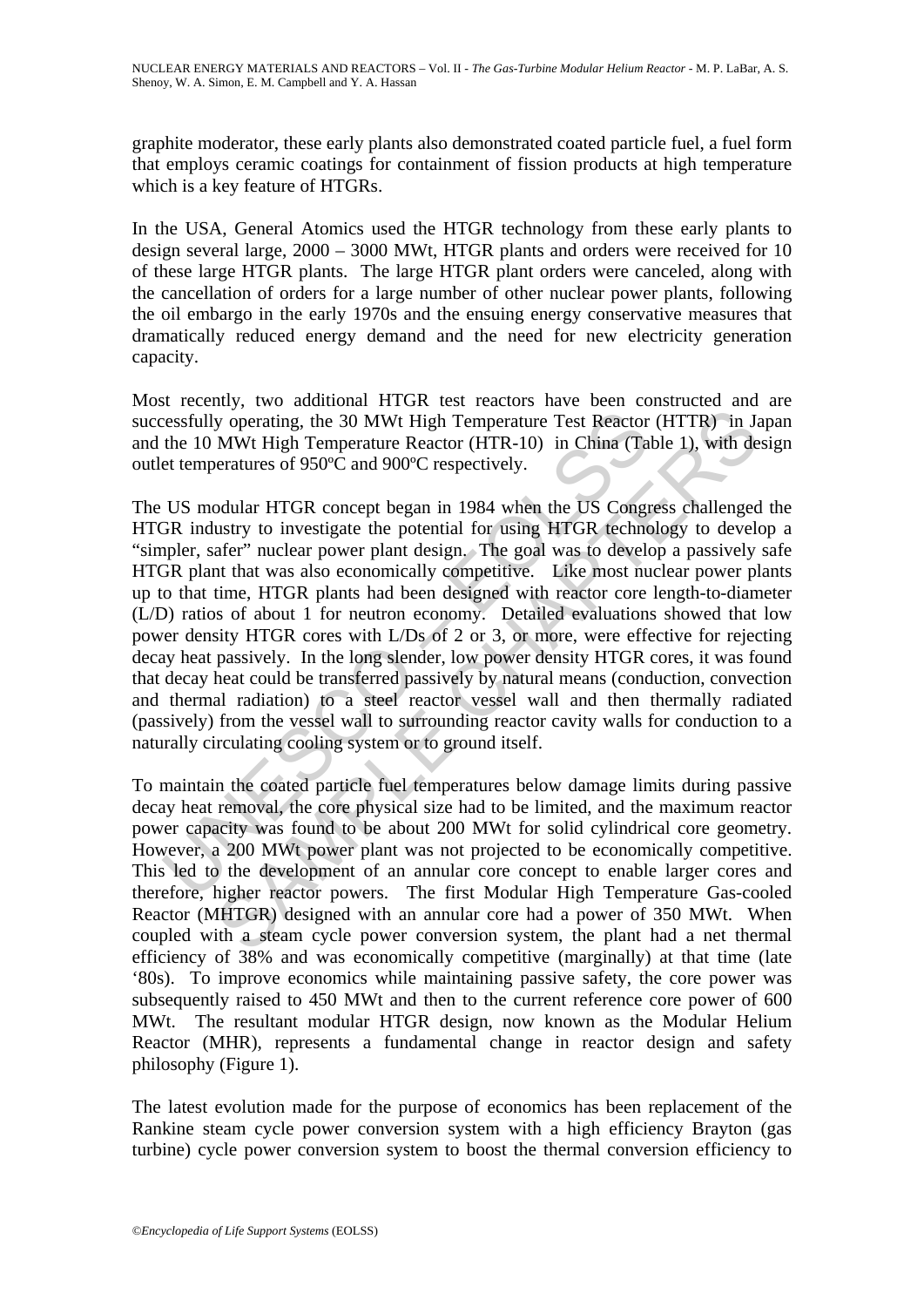~48%. The coupling of the MHR with the gas turbine cycle forms the GT-MHR. The GT-MHR retains all of the MHR passive safety characteristics but is projected to have more attractive economics than any other generation alternative.



Figure 1: Modular helium reactor represents a fundamental change in reactor design and safety philosophy

### **2. GT-MHR Design Objectives**

The GT-MHR design characteristics are well suited for satisfying Gen-IV goals relating to safety, economics, environmental impact and proliferation resistance. The original basis for the MHR concept was to provide passive safety, and then was evolved to provide high thermal efficiency for competitive economics. The high efficiency provides for reduced environmental impacts and the reactor design intrinsically has good proliferation resistance, primarily because of the low fissile material inventory used for low core power density.

The GT-MHR design objectives can be summarized as follows:

- Safety: The GT-MHR safety design objective is to provide the capability to reject core decay heat relying only on passive (natural) means of heat transfer (conduction, convection, and radiation) without the use of any active safety systems.
- Economics: The GT-MHR economics design objective is a busbar generation cost (20 year levelized) less than the least cost generation alternative. Subcomponents of this objective include:
	- − An overnight capital installation cost of < \$1000/kWe,
	- A construction period of  $\leq$  3 years for the first module of a reference 4-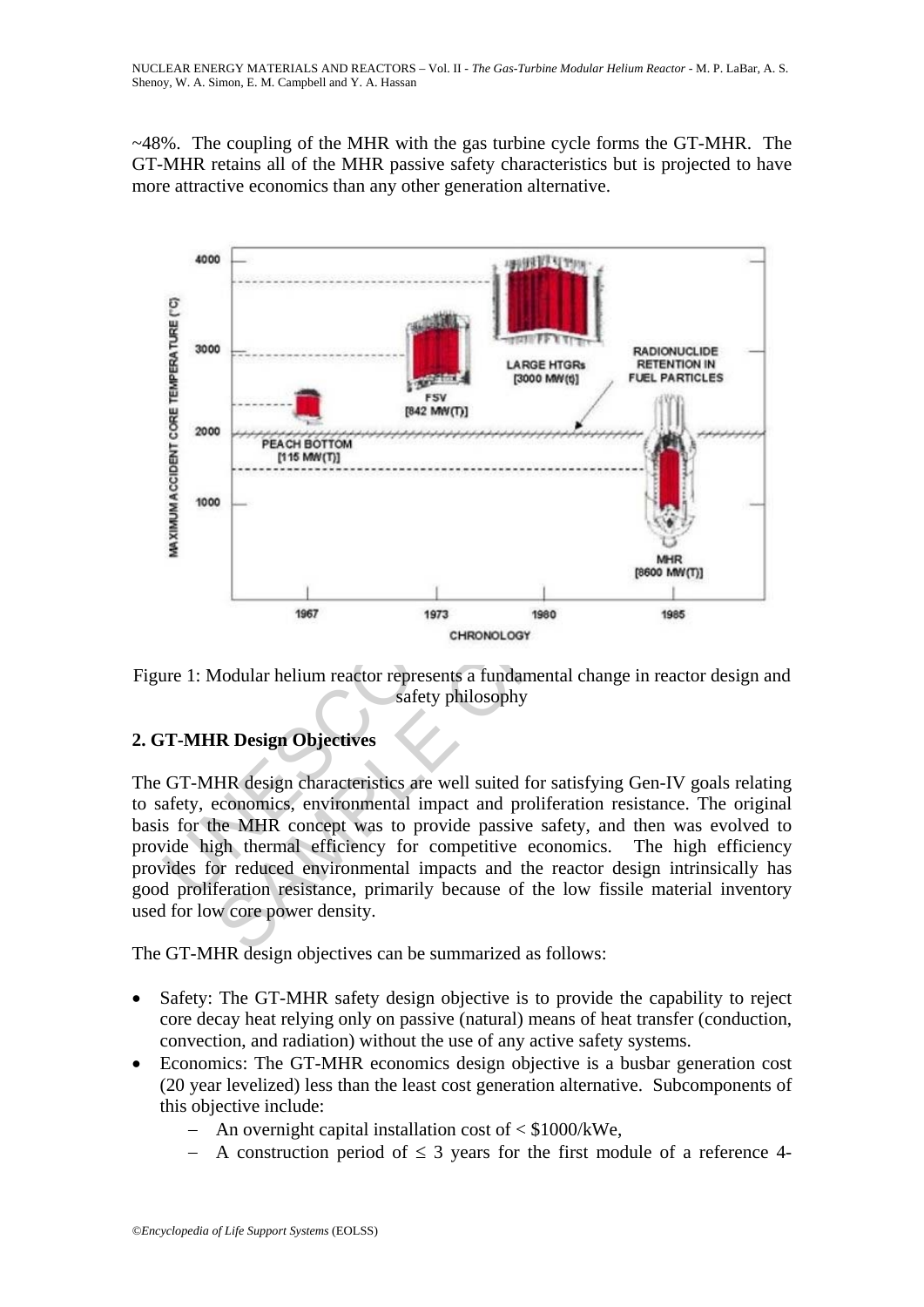module GT-MHR plant with successively shorter periods for sequentially constructed follow-on modules.

- Environmental Impacts: The GT-MHR environmental impact design objectives, relative to the impacts of LWRs, are:
	- − Reduced thermal discharge,
	- − Reduced heavy metal wastes,
	- − Reduced risk of repository spent fuel radionuclide migration to the biosphere.
- Proliferation Resistance: The GT-MHR proliferation resistance design objective is a plant and fuel system that has high resistance to sabotage and to diversion of either weapons usable special nuclear materials or radioactive materials.

### **3. GT-MHR Design Description**

The GT-MHR (Figure 2) couples a gas-cooled modular helium reactor (MHR), contained in one pressure vessel, with a high efficiency Brayton cycle gas turbine (GT) power conversion system (PCS) contained in an adjacent pressure vessel. The reactor and power conversion vessels are interconnected with a short cross-vessel and are located in a below-grade concrete silo. The below-grade silo arrangement provides high resistance to sabotage – a requirement in a post 9/11 world.



Figure 2: GT-MHR module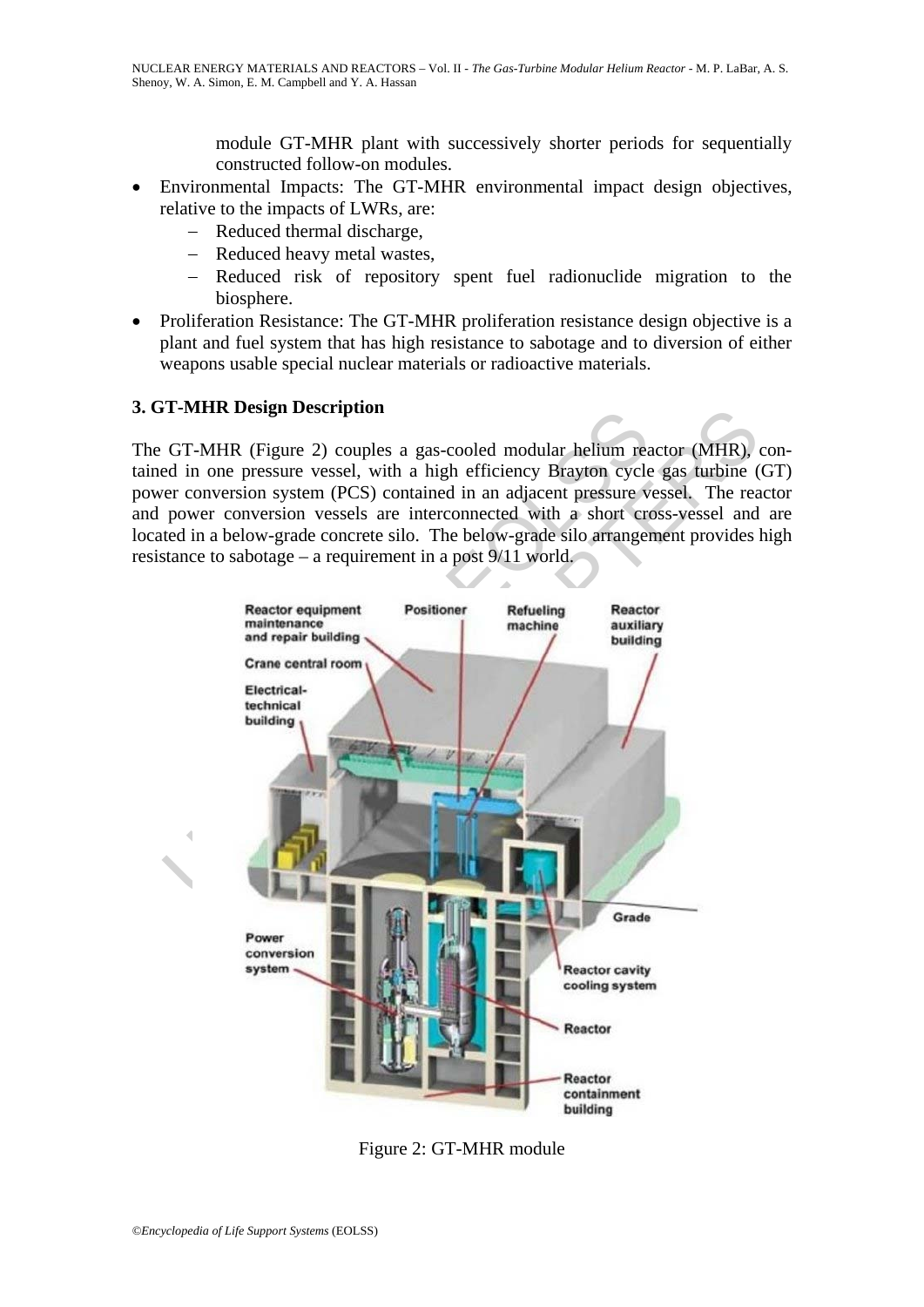The key HTGR technology design characteristics of the MHR are the use of helium coolant, graphite moderator, and refractory coated particle fuel. The helium coolant is inert and remains single phase under all conditions; the graphite moderator has high strength and stability to high temperatures; and the refractory coated particle fuel retains fission products to high temperatures.

### **3.1. Fuel**

The MHR refractory coated particle fuel (Figure 3), identified as TRISO coated particle fuel, consists of a spherical kernel of either fissile (LEU) fuel or fertile material (natural U), as appropriate for the application, encapsulated in multiple layers of refractory coatings. The multiple coating layers form a miniature, highly corrosion resistant pressure vessel and an essentially impermeable barrier to the release of gaseous and metallic fission products. The overall diameter of standard TRISO-coated particles varies from about 650 microns to about 850 microns. For the MHR design, the TRISO coated fuel particles are mixed with a carbonaceous matrix and bonded into cylindrical fuel compacts nominally 12.5 mm OD x 50 mm long and loaded into hexagonal fuel blocks 360 mm across flats x 800 mm long (Figure 3).



Figure 3: GT-MHR TRISO coated particle fuel

The TRISO coatings provide a high temperature, high integrity structure for retention of fission products to very high burnups. The coatings do not start to thermally degrade until temperatures approaching 2000°C are reached (Figure 4). Normal operating temperatures do not exceed about 1250°C and worst case accident temperatures are maintained below 1600°C for a core with an outlet coolant design temperature of 850ºC. Extensive tests in the United States, Europe, and Japan have demonstrated the performance potential of this fuel, but tests still need to be done to demonstrate it satisfies GT-MHR performance requirements for normal operating and accident conditions.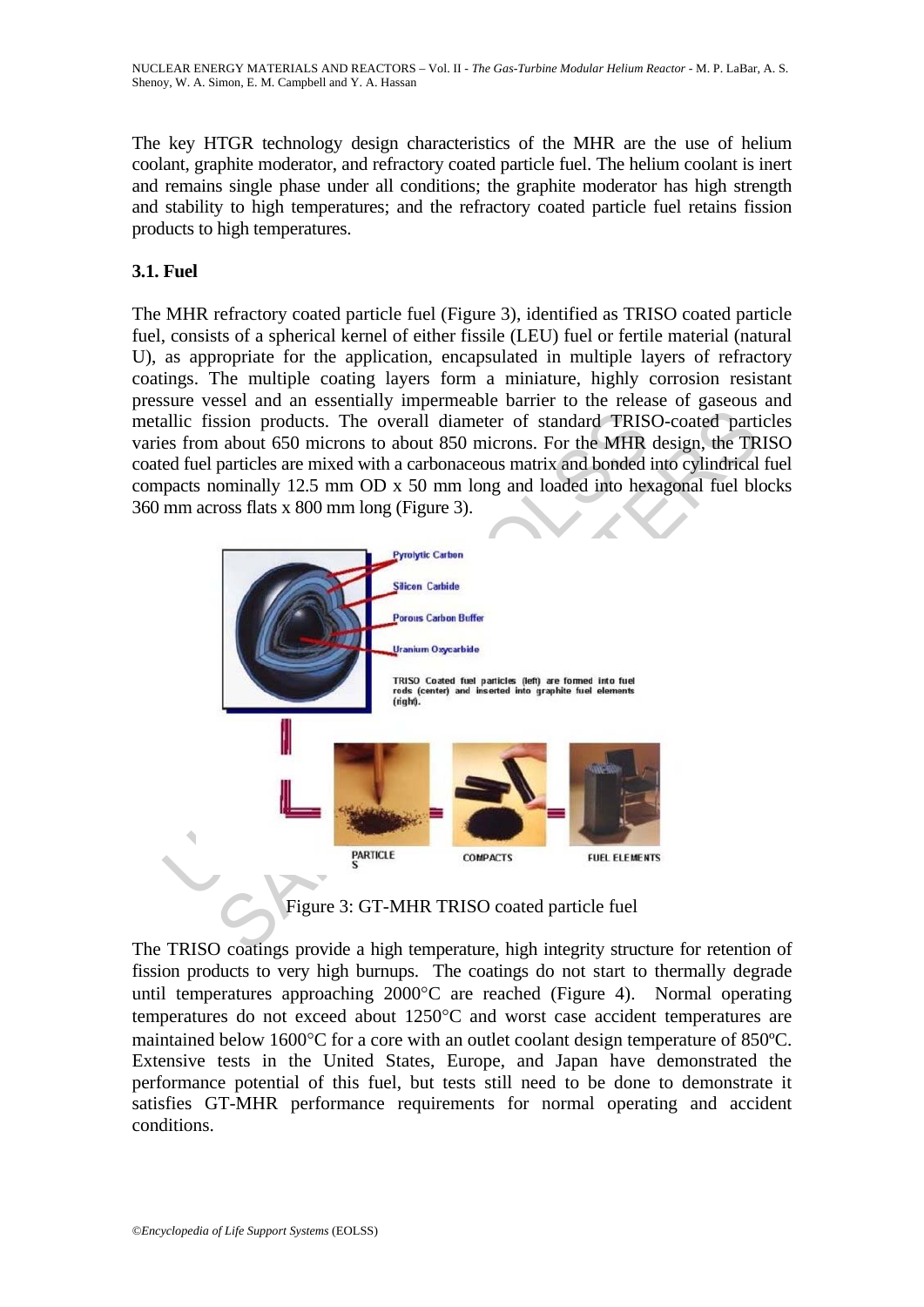

Figure 4: TRISO coated particle fuel temperature capability

### **3.2. Reactor**

1000 1200 1400 1600 1800 2000 2200 24<br>
FUEL TEMPERATURE (°C)<br>
FIGURE 1 TRISO COATED 1600 1800 2000 2200 24<br>
FUEL TEMPERATURE (°C)<br>
FIGURE 1778 COATED 101 and a straight of the straight star of the straight star of the star The MHR core design consists of an array of hexagonal fuel elements surrounded by identically sized solid graphite reflector elements vertically supported at the bottom by a core support grid plate structure and laterally supported by a core barrel. The fuel elements are stacked 10 high in an annular arrangement of 102 columns (Figure 5) to form the active core. The core is enclosed in a steel reactor pressure vessel. Control rod mechanisms are located in the reactor vessel top head, and a shutdown cooling system provided for maintenance purposes only is contained in the bottom head.



Figure 5: GT-MHR annular core arrangement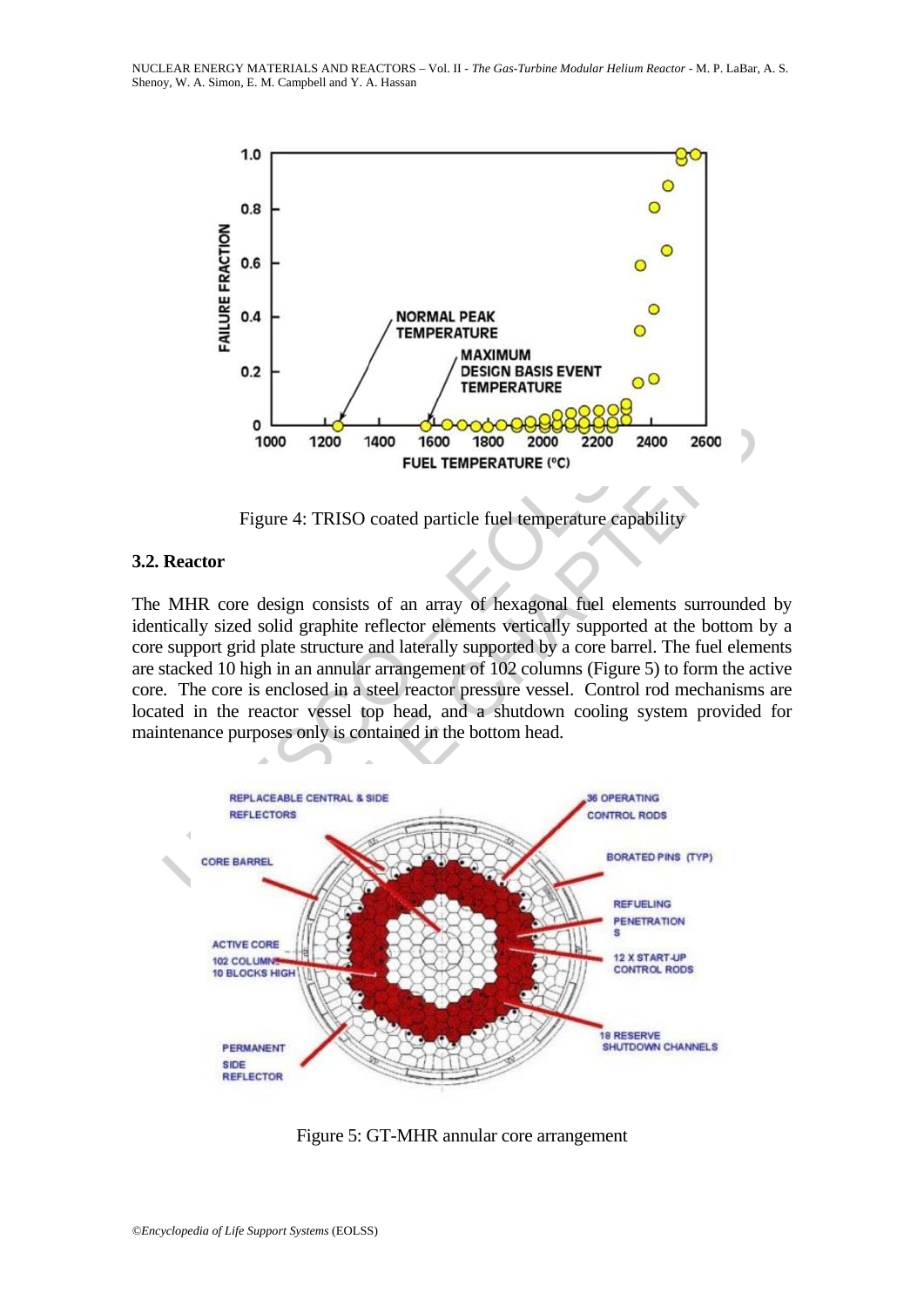In the reference MHR design, mixed mean helium outlet temperature is 850°C. The hot outlet helium flows from the reactor core to the PCS through a hot duct located in the center of the cross-vessel; helium is cooled to 490°C in the PCS and returns to the reactor through the annulus formed between the cross-vessel outer shell and the central hot duct. The cooled helium flows up to an inlet plenum at the top of the core through the annulus between the reactor vessel and the core barrel. From the top inlet plenum, the helium is heated by flowing downward through coolant channels in the fuel elements, collected in a bottom outlet plenum and guided into the cross-vessel hot duct. All the core components exposed to the heated helium are either graphite or thermally insulated from exposure to the high temperature helium. Graphite has high strength, does not readily combust and has dimensional stability to very high temperatures (~2300°C).

A goal for the NGNP is a core outlet temperature of  $1000^{\circ}$ C to provide higher efficiencies for either electricity generation or hydrogen production. The primary challenges the 1000°C NGNP outlet temperature poses are related to the reactor fuel and metallic materials. Core designs having lower peaking factors may be required so peak fuel temperature limits are not exceeded, or a revised fuel particle coating system (e.g., ZrC instead of SiC coating) may be required having higher temperature limits.

oa for the Norwir is a close to the temperature of toot C to provide<br>either electricity generation or hydrogen production. The prim<br>o<sup>2</sup>C NGNP outlet temperature poses are related to the reactor<br>erials. Core designs havin the NOWE of the distance of those of the present emperature of the converts are converted at Chernoty eneration or hydrogen production. The primary challenges GNP outed temperature poses are related to the reactor fuel an The key NGNP metallic material challenges are the reactor vessel and the thermal barrier structural materials. An alternate, higher temperature reactor vessel material may be required because the core inlet temperature, that governs the reactor vessel temperature, will most likely be higher for the higher core outlet temperature. Higher temperature vessel materials are available but have not been fabricated in the vessel sizes required by the NGNP. The largest comparable vessel for which there is significant fabrication experience is the ABWR vessel fabricated from a lower service temperature material. The indicated size requirement for the NGNP is a reactor vessel ~1.5 times the weight of the ABWR vessel and fabricated from a material with a higher service temperature. In the GT-MHR, thermal barriers containing insulation are used to protect metallic structural components from the hot outlet temperature coolant gas but, the thermal barriers make use of metallic materials for holding the thermal insulation. For the NGNP 1000°C outlet temperature, alternative materials (e.g., carbon-carbon composites) may be required in place of these thermal barrier metallic materials.

Because of the accident at Chernobyl in 1986, the role of graphite in reactor safety has received increased attention. However, the consequences of the Chernobyl accident were caused by massive fuel failure and not by graphite oxidation that occurred during the accident. Decay heat from the nuclear fuel was sufficient to maintain relatively high graphite temperatures for an extended period of time, causing the graphite to radiate the "red glow" that was observed during the accident. High-purity, nuclear-grade graphite reacts very slowly with oxygen and would be classified as noncombustible by conventional standards.

In fact, graphite powder is a class D fire extinguishing material for combustible metals, including zirconium. For the GT-MHR, the oxidation resistance and heat capacity of graphite serves to mitigate, not exacerbate the radiological consequences of a hypothetical severe accident that allows air into the reactor vessel.